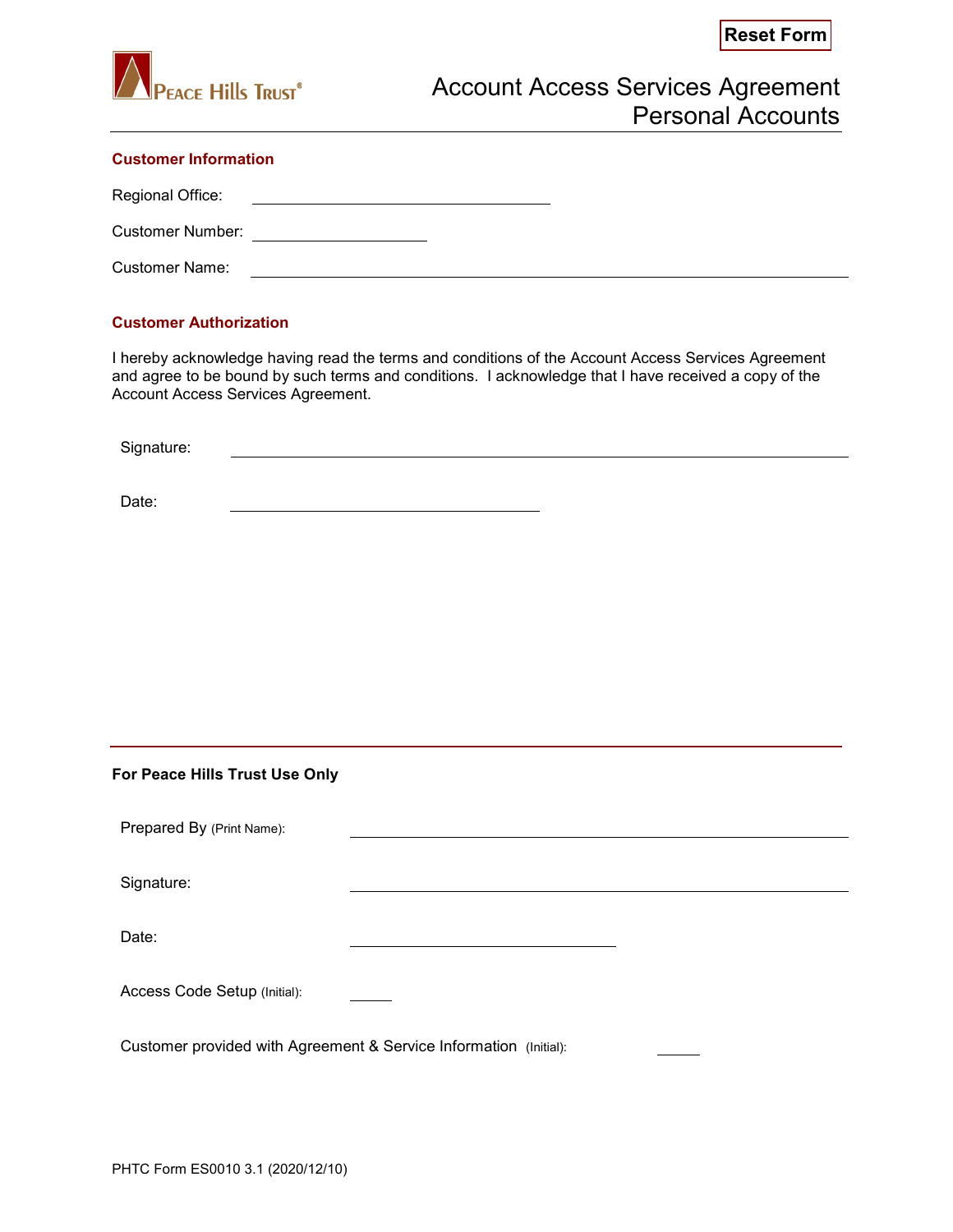This Agreement (the "Agreement") outlines the terms and conditions governing the Customer's use of Account Access Services (defined below) . The Company does not offer Account Access Services other than in accordance with these terms and conditions. By requesting and using Account Access Services the Customer acknowledges their acceptance of these terms and conditions.

In consideration of the Company providing access to any of Your Accounts using Account Access Services You agree as follows:

**DEFINITIONS AND INTERPRETATION** – This Agreement is intended to be interpreted in accordance with its plain English meaning. Except where otherwise indicated, capitalized terms are used in accordance with the definitions set out in the Canadian Code of Practice for Consumer Debit Card Services. Any defined term used in this Agreement, defined in the singular, is deemed to include the plural and vice versa.

**"Access Terminal"** means any device used to access any of Your Accounts, including without limitation an ATM, a computer, a portable hand-held device, or a telephone, including any form of mobile telephone or Mobile Device.

**"Account"** means any of Your accounts or subaccounts (if applicable) that You may have now or in the future, at the Company.

**"Account Agreement"** means the agreements for the operation of the Account.

**"ATM"** means an automated teller machine.

**"Biller"** means a person who uses the EDP Services to deliver bills and invoices to their customers electronically.

**"Central 1"** means Central 1 Credit Union.

**"Contaminant"** means a computer virus, worm, lock, mole, time bomb, Trojan horse, rootkit, spyware, keystroke logger, or any other malicious code or instruction which may modify, delete, damage, disable, or disrupt the operation of any computer software or hardware.

**"Debit Card"** means a card issued by Us that allows the holder of the card to deposit cash and Instruments or withdraw cash from the Account through an ATM, authorize Transactions on the Account through an ATM, and that operates like an Instrument to purchase goods and services from **Merchants** 

**"Customer"** or **"You"** or **"Your"** means the customer of the Company who holds the Account with the Company authorized by Us for Account Access Services.

**"Account Access Services"** means the services offered by Us from time to time that let You access the Account using an Access Terminal. However, Account Access Services do not include card services such as Debit Cards including those provided by a Third Party.

**"EDP Services"** means an electronic mail service provided by EPO Inc. (doing business as epost™) that facilitates the delivery of bills and invoices from Billers to their customers using Account Access Services.

**"Eligible Bill"** means a bill that is of a class specified by a by-law, a Rule, or a standard made under the *Canadian Payments Act*, and defined therein as an 'eligible bill'. For greater certainty, under this Agreement, an Eligible Bill supporting an Official Image must be a paper-based Instrument, complete and regular on its face, immediately payable to You as payee, and be either a cheque, bank draft, or credit union official cheque, denominated in Canadian Dollars or US Dollars and drawn on a Company domiciled in Canada, as and if applicable. For the purposes of this Agreement, third party Instruments that were either delivered to You with the payee in blank or endorsed over to You and post-dated Instruments shall not qualify as Eligible Bills. Further, any Instrument that has been in any way transferred to You from anyone other than the drawer, endorsed over to You, or altered after being drawn shall not qualify as an Eligible Bill.

**"External Account"** means an account held at another Canadian Company; an Investment Industry Regulatory Organization of Canada registrant; a card issuer; or an entity eligible for membership with Payments Canada, being an account in Your name or on which You have the authority to independently authorize Transactions.

**"Company"** or **"We"** or **"Us"** or **"Our"** means the financial institution holding Your Account set out in the Account Agreement.

**"Instrument"** means a cheque, promissory note, bill of exchange, order for payment, securities, cash, coupon, note, clearing item, credit card slip for processing, other negotiable instrument, or item of deposit or withdrawal of a similar nature and its electronic equivalent, including electronic debit instructions.

**"***Interac* **e-Transfer® Answer"** means the word or phrase created by the sender of a money transfer and used by the recipient to claim the money transfer using *Interac* e-Transfer Services.

**"***Interac* **e-Transfer Contact Information"** means the electronic contact information, including without limitation an account number, payment

identifier, email address or telephone number, used in sending and receiving of a money transfer using *Interac* e-Transfer Services.

**"***Interac* **e-Transfer Notice"** means the electronic notice sent to the recipient of a money transfer, when such money transfer is sent using *Interac* e-Transfer Services. The *Interac* e-Transfer Notice may be read by using an Access Terminal.

**"***Interac* **e-Transfer Services"** means the money transfer service provided by Interac Corp. that facilitates the sending, requesting, and receiving of money transfers (using including without limitation account number, payment identifier, email or telephone number) through Account Access Services to and from Participating Financial Institutions and the Interac Corp. payment service.

**"Mobile Device"** means a mobile device such as and including a computer, a portable hand-held device, or a telephone including any form of mobile telephone that is capable of being used in connection with the Account Access Services.

**"Notification"** means a written notice generated by or on behalf of the Company that provides to You notice of a pending or completed Transaction or a summary of the balance of the Account, including notices issued by email or SMS text messages to any of Your Contact Info.

**"Official Image"** means an electronic image of an Eligible Bill, either created in accordance with the provisions of this Agreement or that otherwise complies with the requirements to permit negotiation and clearing of that Eligible Bill in accordance with the by-laws, standards, and Rules of the Canadian Payments Association.

**"PAC"** means the personal access code or word used with Account Access Services to access an Account.

**"PAD"** means a Preauthorized Debit.

**"Participating Financial Institution"** means a financial institution participating in *Interac* e-Transfer Services or Western Union Services, as the case may be.

**"PIW"** means the personal identification word used in connection with Remote Instructions.

**"Preauthorized Debit"** means a Transaction debiting the Account that is processed electronically by a financial institution in accordance with Your written request.

**"Remote Deposit Service"** means the remote deposit capture service provided by Us and Central 1, and accessed through Account Access Services, that allows You, using an Access Terminal and any other means authorized by Us in Our sole discretion from time to time, to create, transmit, and receive to the benefit of the Company an Official Image for deposit to the Account.

**"Remote Instructions"** means instructions given to the Company with respect to the operation of the Account from a remote location, using a computer, a Mobile Device, fax, via the Company's online banking system, email, text message transmission, or other remote communication acceptable to the Company to operate the Account or authorize Transactions and make arrangements with the Company.

**"Rules"** means the regulations, by-laws, rules, and standards of the Canadian Payments Association, also referred to as Payments Canada, or any successor organization thereof, in effect from time to time.

**"The Services"** means, when used in this Agreement, Account Access Services.

**"Third Party"** means any person, firm, corporation, association, organization, or entity other than the Company or Central 1.

**"Transaction"** means any transaction processed to or from the Account.

**"Transaction Record"** means a paper Transaction record dispensed mechanically, or written notification generated by or on behalf of Us, or notice of a pending or completed Transaction or a summary of the balance of Your Account, including notifications issued by email or SMS text message to You or available as an Account Statement or balance of account when You use a Mobile Device or other Access Terminal.

**"Western Union Services"** means the money transfer service provided by WUC that facilitates the sending or receiving of money transfers through Account Access Services to or from WUC and the WUC agent network.

**"Wrongful Activity"** means any use or attempted use of the *Interac* e-Transfer Services by You or a Third Party, acting alone or in concert, that is fraudulent, unauthorized, made in bad faith or otherwise improper, whether for financial gain or otherwise.

**"WUC"** means Western Union Financial Services (Canada) Inc.

**"Your Contact Info"** means any of the contact information, including, without limitation, postal address, email address, fax number, or telephone number provided by You accepted by Us through which the Company can give You written notice.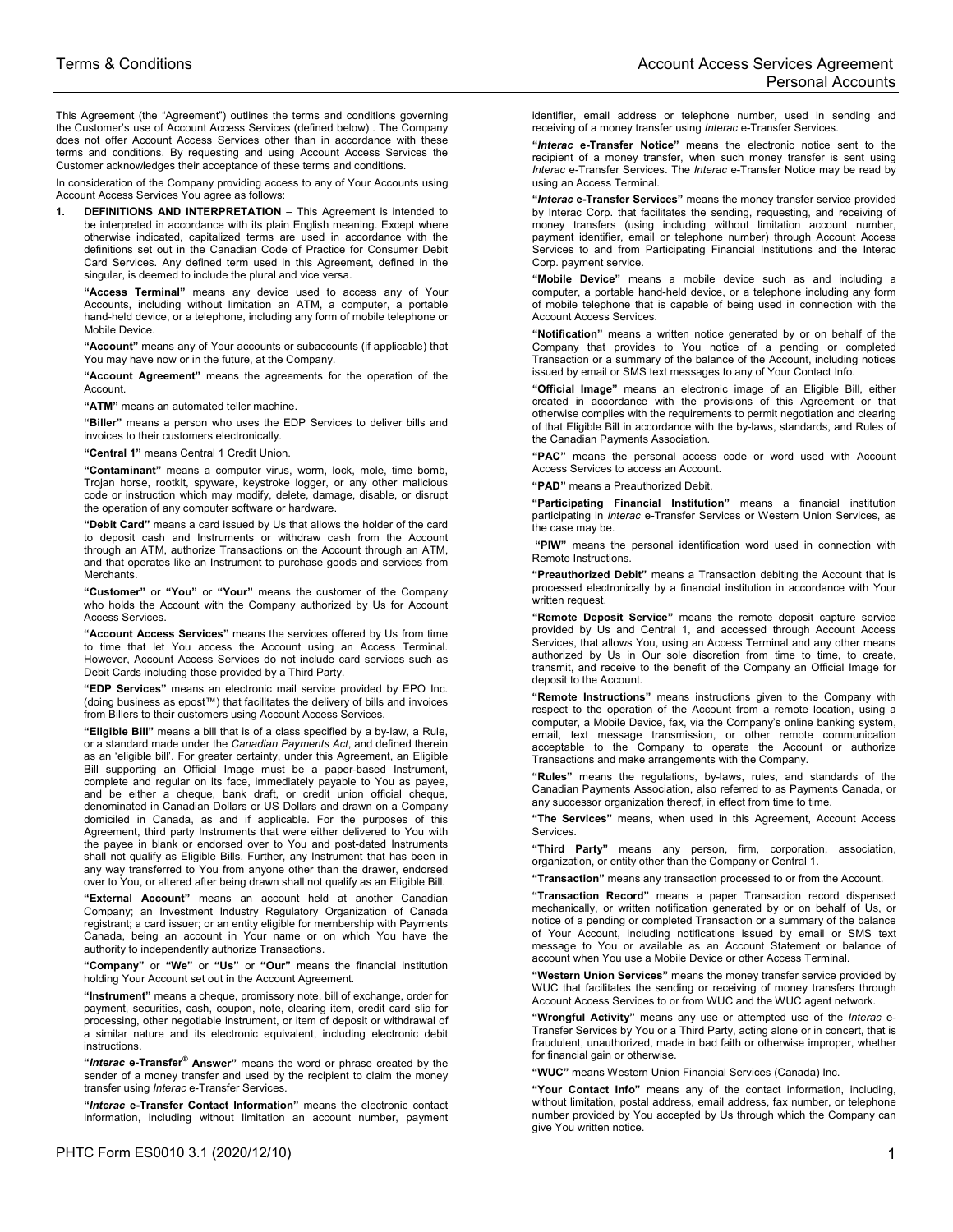- **2. PERSONAL INFORMATION** You agree that the Company may collect, use, and disclose Your personal information to provide financial services and products to You, to verify or determine Your identity, and to comply with legal and regulatory requirements, all in accordance with this Agreement and the privacy policies of the Company. We may obtain, collect, use, and release confidential Depositor information as permitted or required by law or in a court proceeding or with Your consent or as necessary to process Transactions.
- **3. USE OF SERVICES**  You may use The Services to access any permitted Account and to authorize such Transactions as may be permitted by Us from time to time, commencing upon the day these terms and conditions are accepted by You and Your request for The Services is approved by Us. You must not use The Services to authorize Transactions on an Account that otherwise requires more than one authorization (i.e., with multiple signature requirements) unless prior authorization is received in writing and with Our approval. We may, from time to time, add to or delete from the types of use permitted and services offered.

In connection with The Services, You agree to provide true, accurate, current, and complete information about You, the Account, and any External Account when required by Us. Further, You agree to notify Us of any changes to such information within a reasonable period of time.

- **4. SERVICE CHARGES AND FEES**  You will pay fees incurred on the Account, including, without limitation, fees imposed by a Third Party through Your initiation of a Transaction. You will pay the service charges that We establish from time to time for The Services, including, without limitation, service charges for providing records regarding You that We are legally required to provide. You acknowledge receipt of a schedule of Our charges for The Services in effect at the time of acceptance of this Agreement. We may, from time to time, increase or decrease the service charges for The Services and provide notice of such changes by sending a notice to Your Contact Info, by posting notice at Our premises or on the Company's website, by personal delivery, or by any other means We, acting reasonably, consider appropriate to bring the change to Your attention. Current service charges for The Services may be obtained by contacting Us or through the Company's website. You are responsible for determining the then-current service charges for The Services You request, in advance of using The Services. By requesting The Services You acknowledge Your agreement to pay service charges for The Services as requested as then in effect. The Company can deduct service charges from Your Account (or other accounts belonging to You with Us) when the service is requested or performed. New or amended service charges and fees will become effective on the stated effective date following publication, when the service is requested or performed, or when incurred, and in any event, no later than 60 days after publication by Us.
- **5. AVAILABILITY OF THESE SERVICES**  You acknowledge that the availability of The Services depends on telecommunications systems, computer hardware and software, and other equipment, including equipment belonging to the Company, Central 1, and Third Parties and that there is no guarantee or obligation to provide continuous or uninterrupted service. The Company and Central 1 are not liable for any cost, loss, damage, injury, inconvenience, or delay of any nature or kind whatsoever, whether direct, indirect, special, or consequential, that You may suffer in any way arising from non-continuous or interrupted service or the Company or Central 1 providing or failing to provide The Services, or from the malfunction or failure of telecommunication systems, computer hardware or software, or other equipment or other technical malfunctions or disturbances for any reason whatsoever, nor are the Company or Central 1 liable for any lost, incomplete, illegible, misdirected, intercepted, or stolen messages, or failed, incomplete, garbled, or delayed transmissions, or online failures (collectively, "**Interruption Claims**"), even if You have advised Us of such consequences. You release and agree to hold Us and Central 1 harmless from any and all Interruption Claims.
- **6. AUTHORIZATION FOR TRANSACTIONS**  You acknowledge and agree that:
	- a) using the PAC to authorize a Transaction constitutes authorization of that Transaction in the same manner as if authorization was given by You in person or as otherwise contemplated or permitted by the Account Agreement;
	- b) You will be bound by each such Transaction; and
	- c) once the PAC has been used to authorize a Transaction, the Transaction cannot be revoked or countermanded.

You irrevocably authorize and direct Us to debit or credit, as the case may be, the amount of any Transaction to the Account, together with any service charges or fees, authorized using the PAC, the PIW, in person by You, or as otherwise contemplated or permitted by the Account Agreement, in accordance with the normal practices of the Company, which may be amended from time to time without notice.

**7. CONFIDENTIALITY** – We can assign or require You to select and use a PAC and PIW in connection with this Agreement. You agree to keep the PAC, and PIW confidential and will only reveal them to authorized Company agents or officers when required by Us. You agree not to record the PAC or PIW in any format or medium. You can change the PAC or PIW at any time. You agree to change the PAC or PIW if and when required by Us. You acknowledge that the PAC and PIW must be changed if there is a change in the persons authorized to provide Remote Instructions on the Account.

You are responsible for all use of the PAC and PIW for all Transactions on the Account authorized using The Services.

You acknowledge that We may, from time to time, implement additional security measures, and You will comply with all instructions and procedures issued by Us in respect of such security measures. You are aware of the risks of unsolicited email, telephone calls, and text message transmissions from persons purporting to be representatives of the Company. You agree not to respond to such unsolicited communications and will only initiate communications with the Company either through our banking website or banking app or through Our published contact information as shown on the Company's website.

**8. REMOTE INSTRUCTIONS** – You may provide Remote Instructions to any branch of the Company as permitted by Us, online through the Account Access Services web portal, or through Our telephone banking service, if any. The Remote Instructions may concern the Account maintained at that branch, or concern other Transactions and arrangements conducted at or with that branch.

The Company may, but will not be obliged to, act on Remote Instructions received in Your name along with any requisite PAC and PIW, if any, to the same extent as if the Remote Instructions were written instructions delivered to Us by mail and signed by You authorized to operate the Account. Any such Remote Instructions are deemed genuine.

The Company may, in its sole discretion, acting reasonably, delay acting on or refuse to act on any Remote Instruction.

A Remote Instruction is deemed received by Us only when actually received and brought to the attention of an authorized officer, agent or processor of the Company capable of acting upon and implementing the Remote Instruction.

Remote Instructions can be transmitted to the Company at the telephone or fax number or email address provided by Us, or at such other telephone or fax number or email address as We may advise You by notice in writing, or online through the Account Access Services web portal. Any one person purporting to be the Depositor may act alone and provide Remote Instructions to the Company, even if two or more signatures are otherwise required to operate the Account. The Company, acting reasonably, is entitled to assume that any person identifying himself or herself as You is in fact You, and can rely upon such, and We may act on the Remote Instructions provided by any such person as fully authorized by You, even if such were not. All Remote Instructions given to the Company in Your name will bind You. If the Depositor does not wish to permit Remote Instructions, then the Depositor should not subscribe to The Services.

- **9. VERIFICATION AND ACCEPTANCE OF TRANSACTIONS BY US All** Transactions are subject to verification and acceptance by Us and, if not accepted, or if accepted but subsequently determined to be in error or otherwise improper or unauthorized, the Company may, but is not obliged to, reverse them from the Account. Verification may take place at a date later than the date You authorized the Transaction, which may affect the Transaction date. Notwithstanding any other provision herein, if at any time the Company, acting reasonably, ever determines that a credit made to or traced to the Account was made in error or based upon a mistake of fact, or induced through or in any way tainted by fraud or unlawful conduct, We may place a hold on the credit and reverse the credit and any applicable interest.
- **10. COMPANY RECORDS** Whether a Transaction Record is issued or not, it is Your responsibility to verify that all Transactions have been properly executed by checking the periodic statement entries itemizing Transactions and reviewing Your Transaction Records. In the absence of evidence to the contrary, Our records are conclusive for all purposes, including litigation, in respect of any instructions given by You to Us through the use of Account Access Services and any other matter or thing relating to the state of accounts between You and Us. Our records of all Transactions will be deemed to be correct and will be conclusive and binding on You. All Transactions will appear on the regular statements of account for the Account.

If You believe or suspect that the records of the Company contain an error or omission, or reflect unauthorized Account activity, You must give immediate written notice to Us, and in any event, must do so within the shorter of the time provided in the Account Agreement or 45 days from the date of the Transaction.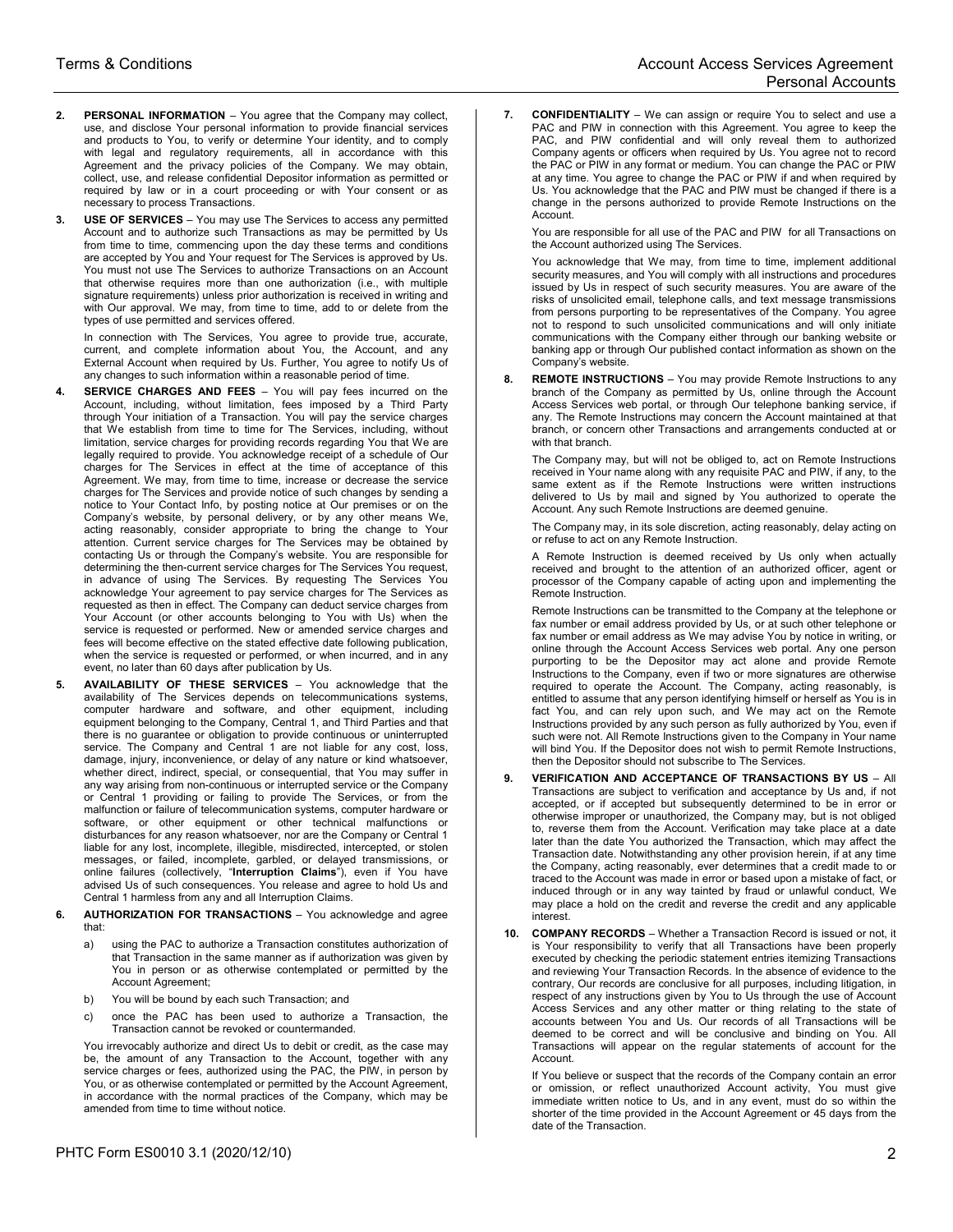A copy of any fax or email message or other Remote Instructions or the Company's notes of any Remote Instructions given by telephone may be entered into evidence in any court proceedings as if it were an original document signed by You. You will not object to the admission of the Company's or Central 1's records as evidence in any legal proceeding on the grounds that such records are not originals, are not in writing, are hearsay, or are documents containing information extracted from a computer, and all such records will be conclusive evidence of the Remote Instructions in the absence of documentary recorded evidence to the contrary.

**11. LIABILITY FOR ERRORS AND OMISSIONS** – If the Company makes an error or omission in recording or processing any Transaction, the Company is only liable for the amount of the error or omission if You have not caused or contributed to the error or omission in any way, have complied with this Agreement and the Account Agreement, and have given written notice to Us within the time provided in the Account Agreement, and to the extent the liability is not otherwise excluded by this Agreement or the Account Agreement.

If You have given such notice, the Company's maximum liability is limited to the amount of the error or omission. In no event will We be liable for any delay, inconvenience, cost, loss, or damage (whether direct, special, indirect, exemplary, or consequential) whatsoever caused by, or arising from, any such error or omission.

- **12. EXCLUSION OF COMPANY RESPONSIBILITY**  We are not responsible for any loss or damage suffered or incurred by You except to the extent caused by the gross negligence or intentional or wilful misconduct of the Company, and in any such case We will not be liable for any indirect, special, consequential, or exemplary damages (including, but not limited to, loss of profits) regardless of the cause of action and even if We have been advised of the possibility of such damages. In no event will We be liable for any cost, loss, or damage (whether direct, indirect, special, or consequential) suffered by You that is caused by:
	- a) the actions of, or any failure to act by, You, or any Third Party (and no Third Party will be considered to be acting as an agent for Us unless expressly authorized to do so for that purpose);
	- b) the inaccuracies in, or inadequacies of, any information furnished by You to Us, including, but not limited to any failed, duplicative, or erroneous transmission of Remote Instructions;
	- c) the failure by Us to perform or fulfill any of Our obligations to You, due to any cause beyond Our control; or
	- d) forged, unauthorized, or fraudulent use of services, or forged, unauthorized, or fraudulent instructions or Instruments, or material alteration to an instruction, including Remote Instructions.
- **13. RISKS AND DUTIES**  Except for loss caused exclusively by Our gross negligence or intentional or wilful misconduct, and subject to the limitations of liability in this Agreement or the Account Agreement, You assume all risk of loss due to the use of The Services, including, without limitation, the risk of Third Party fraud. You further agree that You will notify Us immediately:
	- a) of any suspected or actual misuse or unauthorized use of the PAC, or PIW; or
	- b) if the PAC or PIW becomes known to anyone other than You; or
	- c) if You receive Notification of any Transaction affecting the Account that alerts You of Account activity that was not authorized by You.

You will change the PAC or PIW if either of the notification requirements above in a) or b) arises.

You acknowledge that You are responsible for all use made of the PAC, and PIW and that We are not liable for Your failure to comply with any part of this Agreement. You are liable for all authorized and unauthorized use, including all Transactions. You are also liable for all fraudulent or worthless deposits made into the Account. Without limiting the generality of the foregoing, You expressly acknowledge and agree that You shall be bound by and liable for any use of the PAC or PIW by a member of Your household whether authorized by You or not.

You are liable for all transfers to linked accounts. You bear all risk for all such Transactions.

Where You know of facts that give rise or ought to give rise to suspicion that any Transactions, or instructions in respect of the Account, or Instruments deposited to the Account are fraudulent, unauthorized, counterfeit, or induced through or in any way tainted by fraud or unlawful conduct, or otherwise likely to be returned to Us or found invalid for any reason, You have a duty to make reasonable inquiries of proper parties into such Transactions, instructions, or Instruments, as the case may be, to determine whether they are valid authorized Transactions, instructions, or Instruments, as the case may be, before negotiating or, alternatively, accessing any funds derived from such Transactions, instructions, or Instruments, and to disclose to the Company, Your suspicion and the facts upon which Your suspicion is based ("**Suspicious Circumstances**").

The Company may, in its sole discretion, investigate any Suspicious Circumstances disclosed by You, but We do not owe You any obligation to undertake Our own investigation of Suspicious Circumstances. The Company may place a hold on all or some of Your Accounts pending investigation of any improper use of any Account. Any hold imposed by Us pursuant to any of the terms of this Agreement, or investigation undertaken by Us, is imposed or undertaken by Us at Our sole discretion and for the Company's sole benefit.

Release of a hold by Us is not a confirmation that a Transaction, instruction, or Instrument is in fact good or cleared or not subject to chargeback and may not be relied upon as such by You. If to Our satisfaction any improper use is established, We can withdraw or suspend The Services and operation of the Account without notice.

- **14. RIGHTS FOR INNOCENT BREACH**  Subject to the provisions of this Agreement and the Account Agreement:
	- if You did not reveal the PAC or PIW to any other person, other than authorized Company agents or officers when required by Us, or write it down or otherwise record it, and changed the PAC, PIW and when required by this Agreement, You will not be liable for any unauthorized use that occurs after We have received written notice from You that the PAC or PIW may have become known to someone other than You. We will not be considered to have received written notice until the Company gives You written acknowledgement of receipt of such notice; and
	- We will not otherwise be liable for any damages or other liabilities that You may incur by reason of the Company acting, or failing to act, on Remote Instructions given in Your name whether or not You actually gave the Remote Instructions. We will not be liable for any damages or other liabilities that You may incur by reason of the Company acting, or failing to act, on no statement requests made by You through Account Access Services whether or not You actually gave the Remote Instructions.
- **15. DISPUTE RESOLUTION PROCEDURES FOR ADDRESSING UNAUTHORIZED TRANSACTIONS AND OTHER TRANSACTION PROBLEMS** – In the event of a problem with a Account Access Services Transaction or an unauthorized Account Access Services Transaction, You will report the issue immediately to the Company. We will investigate and respond to the issue in a timely way. We will not unreasonably restrict You from the use of the Account subject to dispute, as long as it is reasonably evident that You did not cause or contribute to the problem or unauthorized Transaction, have fully cooperated with the investigation, and have complied with this Agreement and the Account Agreement. We will respond to reports of a problem or unauthorized Transaction within ten business days and will, within a reasonable period of time thereafter, indicate what reimbursement, if any, will be made for any loss incurred by You. Reimbursement will be made for losses from a problem or unauthorized Transaction in this time frame provided that You have complied with this Agreement and on the balance of probabilities it is shown that You took all reasonable and required steps to:
	- a) protect the confidentiality of the PAC and PIW as required by this Agreement and the Account Agreement;
	- b) use security safeguards to protect against and detect loss, theft, and unauthorized access as required by this Agreement and the Account Agreement; and
	- c) act immediately, upon receiving a Notification of, or becoming aware of, an unauthorized Transaction, to mitigate against further loss and report the issue to the Company.
- **16. ACCESS TERMINAL/MOBILE DEVICE SECURITY**  If The Services are made available through the Internet or a telephone service provider, You acknowledge that although the Company uses security safeguards to protect against loss, theft, and unauthorized access, because of the nature of data transmission, security is not guaranteed and information is transmitted at Your risk. You acknowledge and shall ensure that any private Access Terminal used by You to access The Services is autolocked by a password or biometric to prevent unauthorized use of that Access Terminal, has a current anti-Contaminant program, and a firewall, and that it is Your personal responsibility to reduce the risk of Contaminants or online attacks and to comply with this provision. You further acknowledge that to reduce the risk of unauthorized access to the Account through the Access Terminal, You will sign out of The Services and, where applicable, close the browser or banking app when finished using it. You further acknowledge that using public or shared computers and certain other Access Terminals through an open WiFi or shared Bluetooth portal, to access The Services increases the risk of unauthorized access to the Account, and You will take all reasonable precautions to avoid such use or inadvertent disclosure of the PAC and PIW.
- **17. FRAUD PREVENTION AND DETECTION**  You agree to maintain appropriate security controls and procedures to prevent and detect thefts of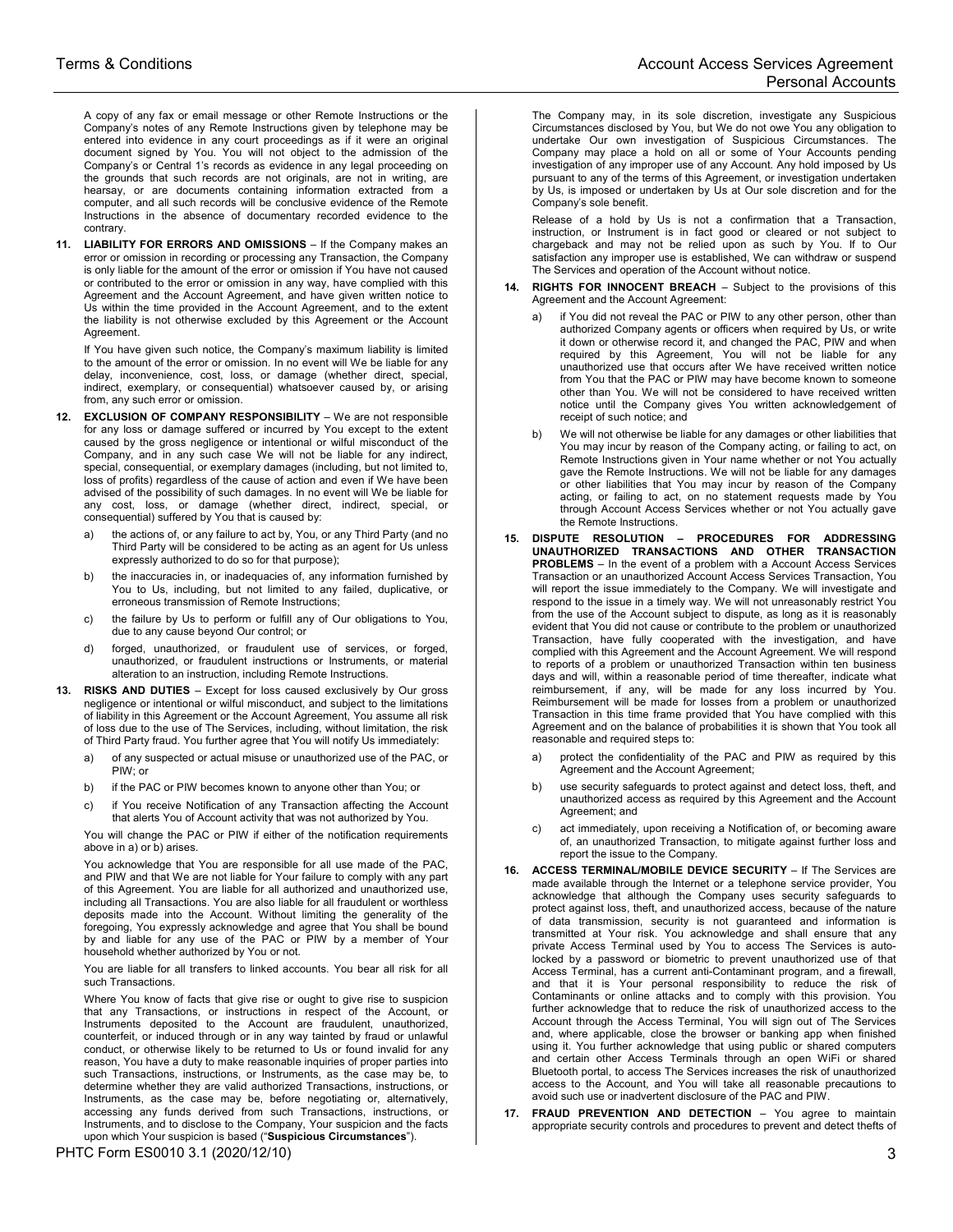Instruments, or losses due to fraud or forgery involving Instruments, or fraudulent or unauthorized Transactions.

You agree to diligently supervise and monitor the conduct and work of all agents having any role in the preparation of Your Instruments, Your reconciliation of the statement of account for the Account, or other banking functions.

- **18. LINKS**  If The Services are made available through the Internet, the Company's website may provide links to other websites, including those of Third Parties who may also provide services to You. You acknowledge that all those other websites and Third Party services are independent from the Company's and may be subject to separate agreements that govern their use. The Company and Central 1 have no liability for those other websites or their contents or the use of Third Party services. Links are provided for convenience only, and You assume all risk resulting from accessing or using such other websites or Third Party services.
- **19. THIRD PARTY SERVICES** The Company and Central 1 may, from time to time, make services provided by Third Parties available through Account Access Services or the Company's website. You acknowledge and agree that:
	- a) the Company and Central 1 make the services of Third Parties available through Account Access Services or Our website for Your convenience. The services are provided by the Third Party and not Us or Central 1. Your relationship with the Third Party shall be a separate relationship, independent of the relationship between You, Us and Central 1, and such a relationship is outside the control of the Company and Central 1;
	- b) We and Central 1 make no representation or warranty to You with respect to any services provided by a Third Party even though those services may be accessed by You through Account Access Services or Our website;
	- c) You assume all risks associated with accessing or using the services of Third Parties;
	- d) We and Central 1 have no responsibility or liability to You in respect of services provided by a Third Party;
	- e) any dispute that relates to services provided by a Third Party is strictly between You and the Third Party, and You will raise no defence or claim against Us and Central 1; and
	- f) the *Proceeds of Crime (Money Laundering) and Terrorist Financing Act* and *Regulations* may apply to the services provided by Third Parties and that the Third Parties may, from time to time, adopt policies and procedures to address the reporting, record-keeping, client identification, and ongoing monitoring requirements of that legislation.
- **20. INDEMNITY**  You agree to indemnify and hold Us and our service providers and Central 1 and all of their connected parties, including, without limitation, their respective agents, directors, officers, employees, affiliates, and licensees (collectively, the "**Indemnified Parties**") harmless from and against any and all liabilities and costs, including, without limitation, reasonable legal fees and expenses incurred by the Indemnified Parties in connection with any claim or demand arising out of or connected to Your use of The Services. Depositors must assist and cooperate as fully as reasonably required by the Indemnified Parties in the defence of any such claim or demand. The disclaimers, liability exclusions, liability limitations, and indemnity provisions in this Agreement survive indefinitely after the termination of this Agreement and apply to the extent permitted by law. Without limiting the foregoing, You will indemnify and save the Indemnified Parties harmless from and against all liability, costs, loss, expenses, and damages, including direct, indirect, and consequential, incurred by the Indemnified Parties as a result of:
	- a) any of the Indemnified Parties making Account Access Services available to You;
	- b) any of the Indemnified Parties acting upon, or refusing to act upon, Remote Instructions;
	- c) any of the Indemnified Parties acting upon, or refusing to act upon, no statement requests made by You through Account Access Services;
	- d) any Transaction that results in a negative balance in the Account; or
	- e) the consequences of any Transaction authorized by You.

This indemnity will enure to the benefit of the Indemnified Parties and will be binding upon You and Your heirs, executors, successors, and assigns and shall survive the termination of this Agreement for any act or omission prior to termination as gives rise to an indemnified claim, even if notice is received after termination.

- **21. SERVICES ACKNOWLEDGEMENT**  You acknowledge and agree that:
	- a) when transfers and bill payments are authorized through Account Access Services, funds are deemed irrevocably transferred out of the

Account and the Transaction cannot be revoked or countermanded by You;

- b) anyone with access to the PAC or PIW may be able to access The Services and may use the PAC or PIW to transfer money out of an Account, set up bill payment arrangements, make bill payments, and authorize any other Transaction;
- c) We will not be liable in any way to You or any other person for processing or accepting on the Account any Transaction that results in the transfer of money out of the Account or in the payment of bills, even if the money is used for the benefit of a person other than You, or if bills owed by a person other than You are paid;
- You will be liable for all Transactions conducted using The Services, including Transactions that benefit a person other than You or that result in the payment of bills owed by a person other than You; and
- e) a copy of an electronic communication is admissible in legal proceedings and constitutes the same authority as would an original document in writing.
- **22. NO STATEMENT REQUEST AND ONGOING VERIFICATION OBLIGATIONS** – If, at Your request, We agree to cease printing and mailing statements of account for the Account to You, You acknowledge and agree that:
	- You will be responsible to obtain (whether from Us or using The Services) and review, after the end of each calendar month, a statement of the activity in the Account, and will, by no later than the end of the following calendar month (the "**Notification Date**"), notify Us of any errors, irregularities, omissions, or unauthorized Transactions of any type in that account record or in any Instrument or other items, or of any forgeries, fraudulent or unauthorized Transactions of any type, and any debits wrongly made to the Account;
	- b) notwithstanding any other provision of this Agreement, after the Notification Date (except as to any errors, irregularities, omissions, or unauthorized Transactions of any type of which You have notified Us in writing on or before the Notification Date), You agree that:
		- the amount of the balances shown on the last day of the calendar month is correct and binding on You subject to Our right to make reversals in accordance with this Agreement and the Account Agreement;
		- ii) all amounts charged to the Account are valid:
		- iii) You are not entitled to be credited with any amount not shown on the statement of account for the Account for that calendar month;
		- iv) You have verified the validity of any Instruments and instructions; and
		- v) the use of any service shown is correct.
		- You acknowledge that:
		- vi) notwithstanding that an Instrument may be provisionally posted to the Account, it is not considered processed until it has been honoured and irrevocably collected by Us and the time for return by any process of law has expired. The credit represented by an Instrument that is not honoured and collected, or is charged back, made in error, or tainted by fraud, may be reversed from the Account notwithstanding any provisional posting. The statement of account for the Account will be modified accordingly; and
		- vii) notwithstanding that a deposit or other credit may be provisionally posted to the Account, it is not considered processed until it has been verified and accepted by Us. A deposit or other credit that is not verified and accepted may be reversed from the Account notwithstanding any provisional posting. The statement of account for the Account will be modified accordingly.
	- c) despite subsection b) above, if You have authorized PADs to be issued against any of the Accounts, You acknowledge that the Rules provide that, under specified conditions, claims for reimbursement of PADs may be made and:
		- where the purpose of the PAD was for payment of consumer goods and services, the time period for making such a claim is 90 calendar days from the date of debiting; and
		- ii) where the purpose of the PAD was for payment of goods and services related to commercial activities of You, the time period for making such a claim is ten business days from the date of debiting.

Claims must be made in writing to Us within the specified time period and in compliance with the Rules, as amended from time to time.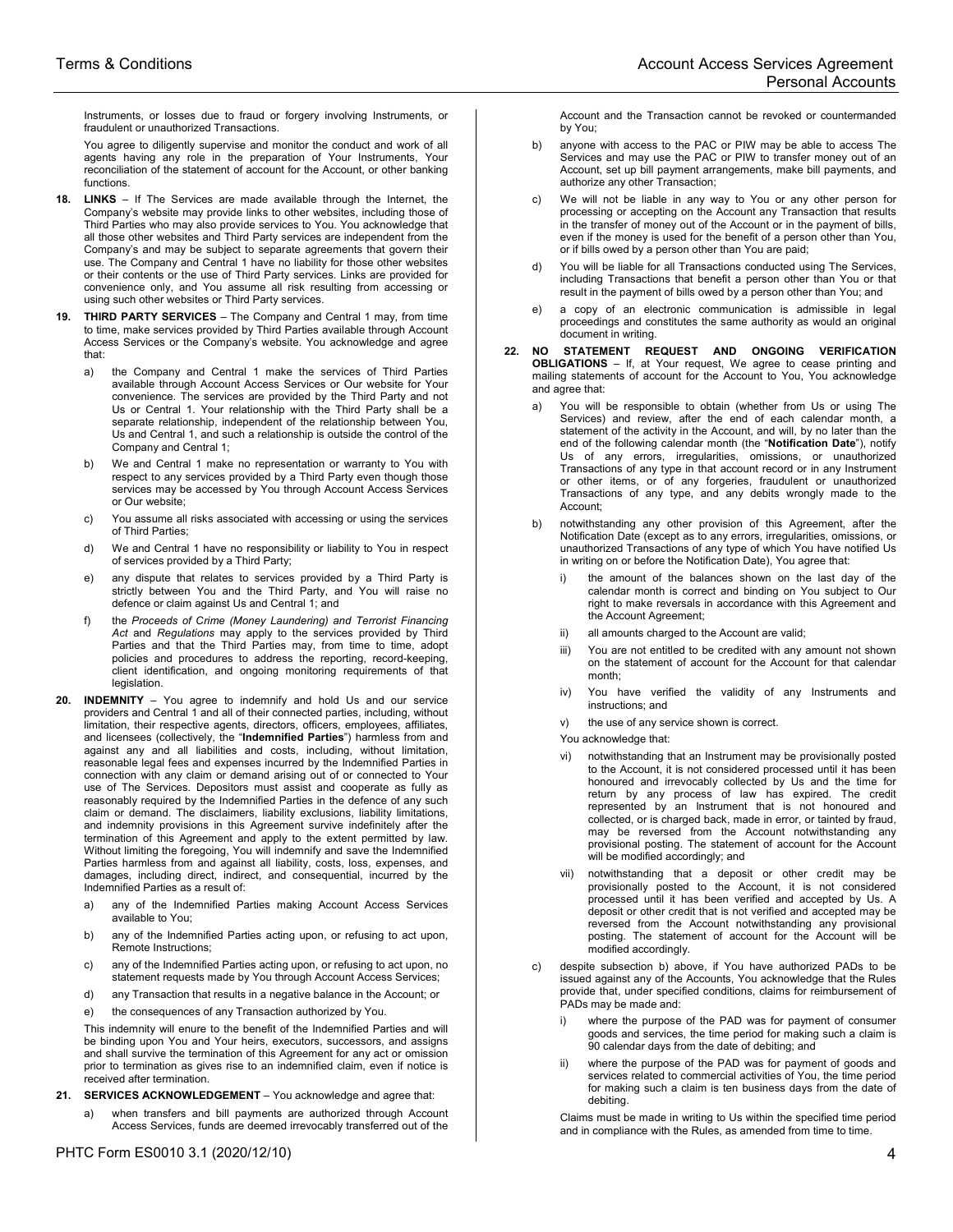## **23. BILL PAYMENTS MADE THROUGH ACCOUNT ACCESS SERVICES** – You acknowledge and agree that:

- a) bill payments made through Account Access Services are not processed immediately and that the time period for processing depends upon a number of factors, including, without limitation, the time when the bill payment is authorized and the internal accounting processes of the bill payment recipient;
- b) it is Your responsibility to ensure that bill payments are authorized in sufficient time for the payment to be received by the bill payment recipient before its due date;
- c) We and Central 1 will not be liable for any cost, expense, loss, damage, or inconvenience of any nature or kind whatsoever arising as a result of any error, non-payment or a delay in the processing of bill payments;
- d) if You have made or received a bill payment in error, We may, but are not obliged to, assist You by initiating or processing a "**Bill Payment Error Correction Debit**", as defined under the Rules, and if so initiated, You agree to indemnify Us for any direct loss, costs, or damages incurred, and will pay to Us any reasonable service charges or fees related to the provision of the service; and
- if We initiate or process a Bill Payment Error Correction Debit affecting Your Accounts or affairs, and if We did so without gross negligence or intent to cause loss or harm, We shall be held harmless for any and all loss, costs, or damages suffered or incurred by You, howsoever caused, relating to the bill payment or the Bill Payment Error Correction Debit process.
- **24. SERVICES AND THIRD PARTIES**  In respect of all The Services and any Third Party services made available by Us, You shall not:
	- a) use the services for an illegal, fraudulent, or defamatory purpose; and
	- b) take steps, or cause, or permit anything to be done that could undermine the security or integrity of the services (including activities that threaten to harm or cause harm to any other participant in the provision, utilization, or support of The Services or Third Party services).

If You breach these provisions Your participation in The Services or any service provided by Us or a Third Party may be suspended or terminated.

- **25. EDP SERVICES**  If the Company through Account Access Services makes EDP Services available and You use the EDP Services:
	- a) You consent to epost™ preparing, using, and disclosing reports relative to the performance and operation of the EDP Services, including statistical or performance reports and other analysis, compilation, and information about the EDP Services or You, and reports that pertain to Your involvement in and use of the EDP Services. You further consent to epost™ disclosing to Central 1 Depositor-specific data that consists of the total number of Billers for which You have registered, without identifying those Billers apart from the Company and its affiliates, and without identifying detailed data of Your viewing activities;
	- b) You acknowledge that epost™ will not respond directly to You with respect to any inquiries, requests, questions, complaints, or other issues relating to the EDP Services in any way, other than to direct You to the Company or the Biller; and
	- c) You acknowledge that the consents contained in a) above are requirements of the EDP Services and that if such consents are withdrawn, Your participation in the EDP Services may be suspended or terminated and any or all documents may not be presented via the EDP Services.
- **26. TRANSFERS WITH EXTERNAL ACCOUNTS**  If the Company through The Services enables You to transfer funds between the Account and an External Account, then:
	- a) You agree to inform Us in writing of the External Accounts You wish to link to the Account in a form acceptable to Us;
	- b) We reserve the right to refuse to accept the External Account;
	- c) You agree to provide Us with the financial institution number, branch address or number, and the account number of the External Account You wish to link to the Account. We reserve the right to verify the External Account;
	- d) You and the External Account holder must provide authorization to establish the link between the Account and the External Account;
	- e) You agree to not link the Account to an account that is not owned by You;
	- f) You acknowledge and agrees that We, at Our discretion, may limit the type of transfers that can be conducted between the Account and the External Account; specifically whether Transactions will be in the

form of credits to the External Account, debits from the External Account, or both credits to and debits from the External Account;

- g) You may only link an Account denominated in Canadian dollars to an External Account denominated in Canadian dollars, or an Account denominated in US dollars to an External Account denominated in US dollars, and only if the External Account is with a financial institution domiciled in Canada;
- h) We reserve the right to limit: the number of External Accounts that can be linked to the Account; the dollar amount of Transactions to or from the External Account; and the number of Transactions to or from the External Account;
- i) We reserve the right to hold funds on the Transaction amount;
- j) You consent to the disclosure to the financial institution that holds the External Account of any personal information provided to Us with respect to Transactions to or from the External Account. You also consent to the disclosure to Us of any personal information provided to the financial institution holding the External Account of any personal information provided to such financial institution with respect to Transactions to or from the External Account;
- funds usually arrive in Your External Account or Account within 3 to 5 business days from the day the Transaction is authorized. We cannot guarantee the date of deposit to the Account or External Account. We and Central 1 will not be liable for any cost, expense, loss, damage, or inconvenience of any nature or kind whatsoever arising as a result of a delay in the processing of Transactions;
- l) all deposits or withdrawals will be reversed if the Transaction cannot be delivered or if it is returned for any reason; and
- m) You agree that for security or risk management purposes and at Our discretion, a nominal sum may be credited to the External Account once per year.
- **27. TRANSFERS WITH LINKED ACCOUNTS**  If the Financial Institution through Account Access Services enables You to link multiple Accounts to a single user name to allow You to access the Accounts from a single user name, it will not constitute merging the Accounts. If the Accounts are linked through Account Access Services, then:
	- a) We reserve the right to refuse to accept any Account;
	- b) You agree that We, at Our discretion, may limit the type of Transactions that can be authorized between the Accounts, specifically whether Transactions will be in the form of credits to an Account, debits from an Account, or both credits to and debits from an Account;
	- c) We reserve the right to limit: the number of Accounts that can be linked; the dollar amount of Transactions made to or from a linked Account; and the number of Transactions made to or from a linked Account;
	- the Company reserves the right to apply a hold on the Transaction amount to a linked Account for a period of time to be determined by Us, during which time the Transaction or portion thereof will not be accessible to You;
	- e) You agree that the Company cannot guarantee the date of a Transaction to and from a linked Account. The Company and Central 1 will not be held liable for any cost, expense, loss, damage, or inconvenience of any nature arising as a result of a delay in the processing of Transactions; and
	- f) all Transactions will be reversed if the Transaction cannot be delivered or if it is returned for any reason.
- **28.** *INTERAC* **E-TRANSFER® SERVICES**  If the Company through Account Access Services makes *Interac* e-Transfer Services available and You use the *Interac* e-Transfer Services, You acknowledge and agree that:
	- a) the *Interac* e-Transfer Services are only available in Canadian dollars;
	- b) the Account will be debited as soon as You initiate a Transaction, and We may hold the Transaction amount until the recipient successfully claims the Transaction or the Transaction is cancelled. We have no obligation to and will not pay interest on the Transaction amount. To the extent permitted at law, We are deemed to have a security interest in the Transaction amount from the time the Account is debited until the recipient successfully claims the Transaction or the Transaction is cancelled;
	- c) Transactions sent and received through the *Interac* e-Transfer Services are subject to number and dollar limits that may change from time to time without prior notice to You;
	- d) We will not be responsible or liable for any losses or damages incurred as a result of funds held and limits set by Us, Interac Corp., or a Participating Financial Institution;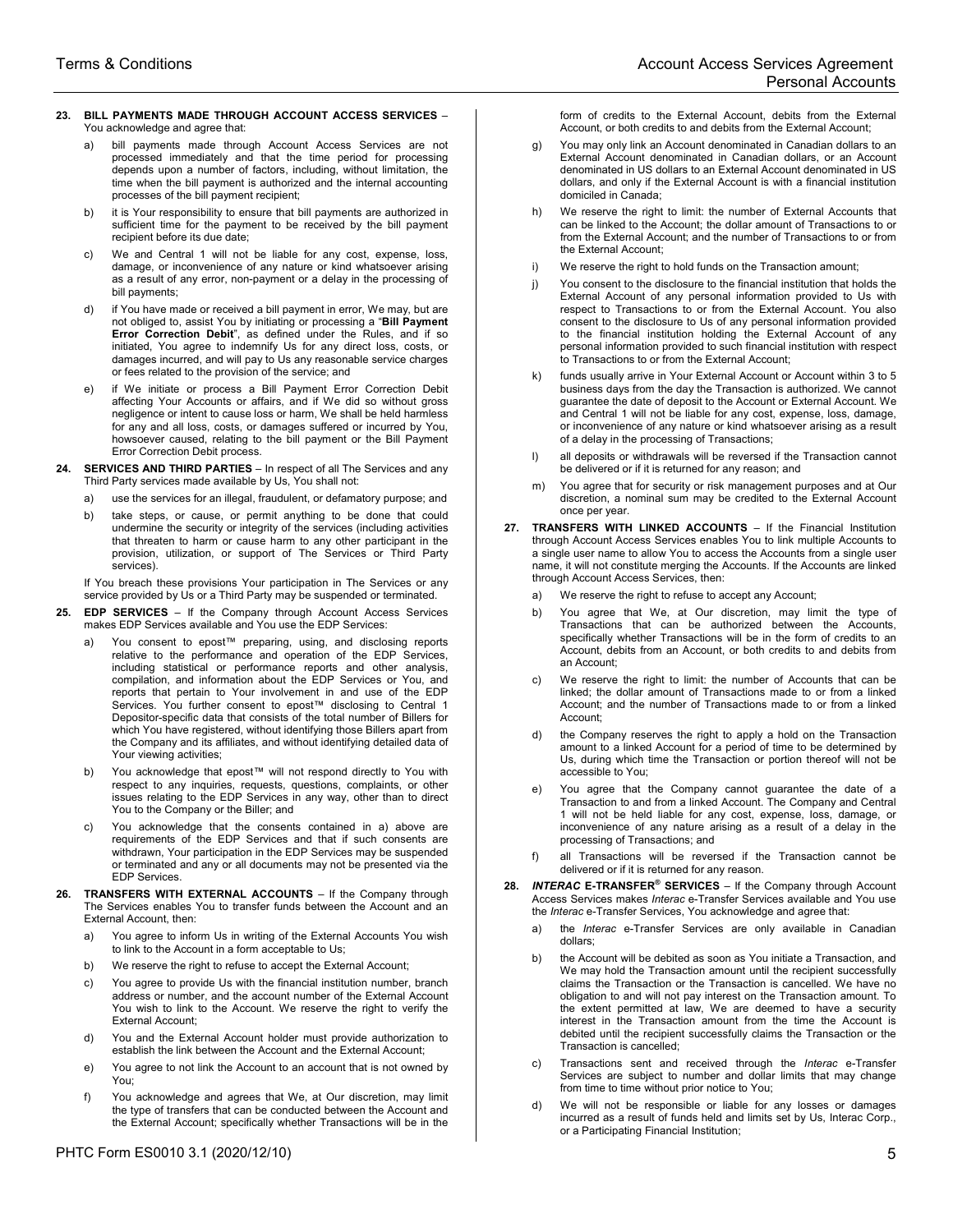- e) an *Interac* e-Transfer Notice advising the recipient of the Transaction may be generated within approximately 30 minutes after You originate the Transaction;
- f) as the sender, You will keep the *Interac* e-Transfer Answer confidential and will not disclose it or share it with anyone but the intended recipient; You will select an Interac e-Transfer Answer that is known only to the recipient and that cannot be easily determined via social media or other means; You will not disclose the *Interac* e-Transfer Answer in the applicable security question, hint or Transaction details; and You will not provide the recipient the *Interac* e-Transfer Answer via the email or phone number that was used to send the *Interac* e-Transfer Notice;
- g) if applicable, the recipient must correctly provide the *Interac* e-Transfer Answer to claim the Transaction;
- h) We, the other Participating Financial Institution, and Interac Corp. or Interac Corp.'s agents are entitled to pay the Transaction amount to anyone who, using the *Interac* e-Transfer Services, claims to be the recipient and successfully provides the *Interac* e-Transfer Answer;
- i) We will not be liable for any cost, expense, loss, damage, or inconvenience of any nature or kind whatsoever incurred as a result of a Third Party, other than the intended recipient to the Transaction, guessing or obtaining the *Interac* e-Transfer Answer through any means other than in the event of a Wrongful Activity, however notwithstanding the foregoing, in the event of an intercepted transaction from Your account where the funds did not reach the intended recipient, We may provide reimbursement to you provided that You did not participate in the Wrongful Activity, you fully cooperate in the investigation of such event, and that You have satisfied and remain in compliance with all of the applicable terms and conditions in this Agreement;
- j) as the recipient, You will not disclose the *Interac* e-Transfer Answer except as required to claim the transfer;
- k) the recipient may claim a Transaction using Our online banking services or another Participating Financial Institution; Transactions sent via account number, payment identifier, Autodeposit or Request Money may be automatically deposited into the account of the recipient/ requestor;
- l) if the recipient declines a Transaction that You initiated, the Transaction will be returned to You;
- m) while the *Interac* e-Transfer Notice is usually delivered to the recipient within 30 minutes, We do not guarantee the time of deposit;
- n) as the sender, the Transaction will be returned to You if the recipient does not claim the Transaction within 30 days of the date the transfer is initiated, if the Transaction cannot be successfully sent to the recipient's *Interac* e-Transfer Contact Information as provided by You, or if the recipient declines the Transaction;
- o) as the sender, You are responsible for providing the recipient's correct *Interac* e-Transfer Contact Information and further agree that the recipient has consented to Your use of the *Interac* e-Transfer Contact Information for *Interac* e-Transfer Services purposes, including its provision to Us, the other Participating Financial Institution, and Interac Corp.;
- p) We may cancel a Transaction if We have reason to believe that a mistake has occurred or if We believe that the Transaction is a product of unlawful or fraudulent activity;
- q) You are responsible for providing valid *Interac* e-Transfer Contact Information and will immediately update it via Account Access Services if there are any changes to the *Interac* e-Transfer Contact Information;
- r) as the sender, You may cancel a Transaction up to the time before the recipient successfully claims the Transaction. As the recipient, You acknowledge that a Transaction may be cancelled up to the time You successfully claim the Transaction;
- s) all disputes will be handled directly between the sender and the recipient without the participation of the Company or any other party;
- t) We may refuse to provide *Interac* e-Transfer Services for You;
- u) We will not be liable for any cost, expense, loss, damage, or inconvenience of any nature or kind whatsoever arising as a result of a delay in processing a Transaction;
- v) You are responsible for charges, if any, or data rates that your applicable service provider may apply for transmitting and receiving data (including but not limited to data roaming charges);
- w) As the recipient, if you have activated the Autodeposit feature for the email address used by the sender to send You funds, or by other means that may become available, such as mobile number, then the money You receive via *Interac* e-Transfer Services is automatically

PHTC Form ES0010 3.1 (2020/12/10) 6

deposited into your account and you will not have to provide the *Interac* e-Transfer Answer, notwithstanding that the Autodeposit feature is subject to support by the sender's respective financial institution;

- x) If You are the requestor of funds through *Interac* e-Transfer Services, You must provide the email address or mobile number of the recipient of Your request, You further agree that the recipient of such request has consented to Your use of the *Interac* e-Transfer Contact Information for *Interac* e-Transfer Services purposes, including its provision to Us, the other Participating Financial Institution, and Interac Corp.; and You must provide the eligible account You want Us to use to deposit the money You receive, if Your recipient accepts Your request; and
- y) You agree that it is Your responsibility, as sender, to provide complete and accurate information about the recipient and, as the recipient to any request for transfer, to respond only to requests that You are expecting and have consented, to such requestor of funds, to receiving.
- **29. WESTERN UNION SERVICES**  If the Company through Account Access Services makes Western Union Services available and the Depositor uses the Western Union Services, the Depositor acknowledges and agrees that:
	- a) the Depositor must accept WUC's terms and conditions before authorizing a Transaction using the Western Union Services;
	- b) the Account will be debited or credited, as the case may be, as soon as the Depositor authorizes a Transaction;
	- c) the Company will not be responsible or liable for any losses or damages incurred as a result of funds held and/or limits set by the Company, WUC, Interac Corp., or any member of the WUC agent network;
	- d) the Company may cancel a Transaction if it has reason to believe that a mistake has occurred or if it believes that the Transaction is a product of unlawful or fraudulent activity;
	- e) all disputes will be handled directly between the sender and the recipient, without the participation of the Company or any other party;
	- f) your joint Account holders, if any, may see the details of your Western Union Services Transactions;
	- g) the Company may refuse to provide Western Union Services for the Depositor; and
	- h) the Company will not be liable for any cost, expense, loss, damage, or inconvenience of any nature or kind whatsoever arising as a result of a delay in processing a Transaction or for Transactions claimed by someone other than the intended recipient.
- **30. REMOTE DEPOSITS**  If the Company, through Account Access Services, makes the Remote Deposit Service available and You use the Remote Deposit Service, You acknowledge and agree that:
	- solely for the Remote Deposit Service, the Company appoints You as its agent, to act on Our behalf in the creation and transmission of an Official Image to Us, and any other related duties that may be required by Us, all in accordance with the Rules and applicable legislation governing Instruments. In this context, transmission to and receipt by Us of the Official Image will have the same effect as if the Instrument was delivered to a branch of the Company for negotiation and clearing. You acknowledge and agree that this role as agent cannot be further delegated by You. Further, You acknowledge and agree that You shall be personally responsible and liable for:
		- i) compliance with this Agreement,
		- ii) maintaining adequate security over any Access Terminal used, the location of use of the Access Terminal, and any passwords so as to prevent use by others or interception of data transmitted,
		- iii) ensuring that all Official Images created and transmitted are of good quality and fully and accurately capture all material details of the Eligible Bill,
		- iv) maintaining adequate safeguards and procedures for the preservation of originals of all Eligible Bills transmitted as Official Images, and
		- v) verifying that deposits expected to be made to the Account reconcile with dates and amounts applicable to transmissions made using the Remote Deposit Service and for providing immediate notice to Us of any errors, omissions, irregularities, or concerns about suspicions of fraudulent Instruments or compromise of the security applicable to the use of the Remote Deposit Service;
	- b) We may, upon receipt of what reasonably appears to qualify as an Official Image, treat such as an Official Image and, as if it were an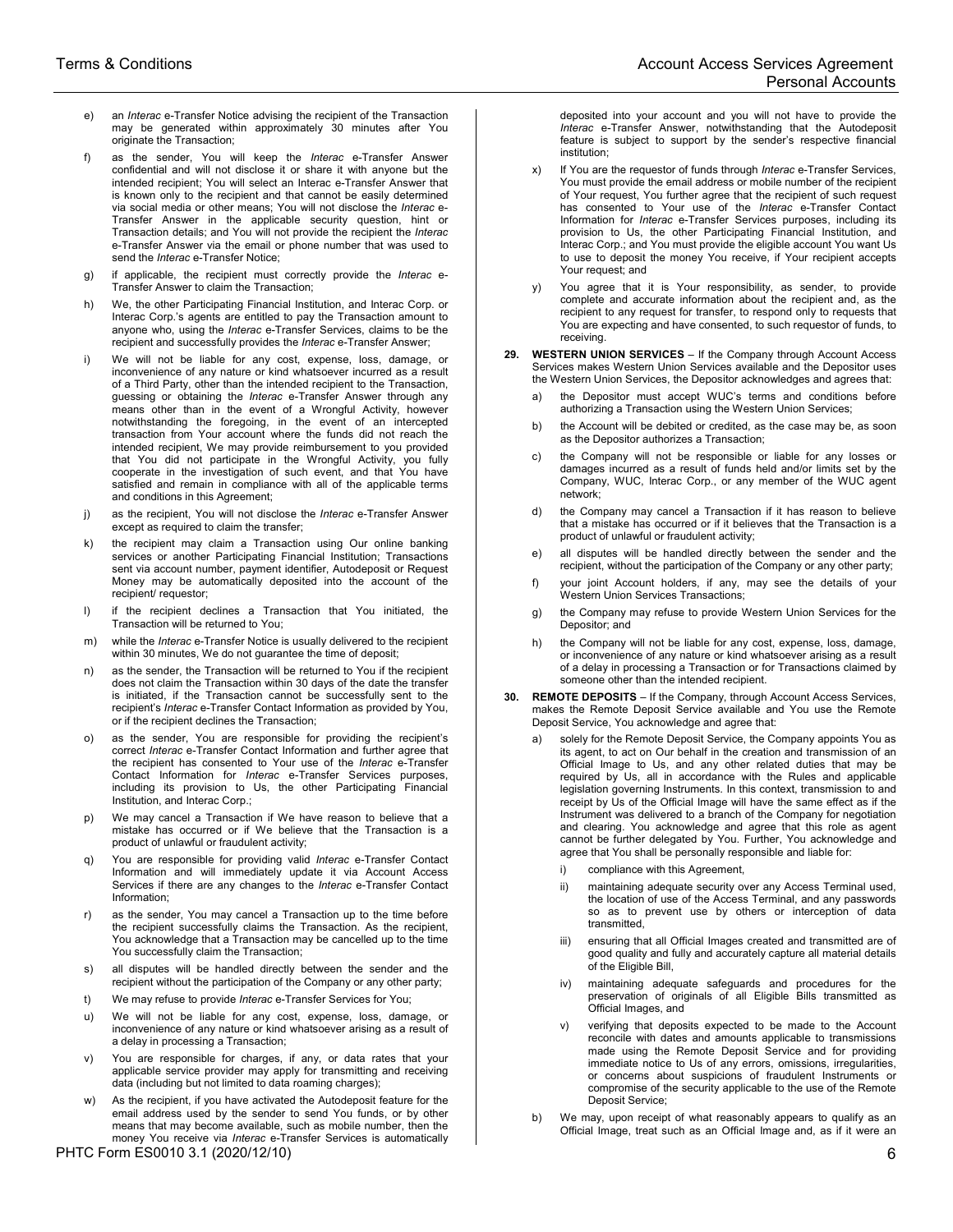original of an Instrument received at a branch of the Company, subject to the Account Agreement and any of Our policies governing Instruments;

- c) the creation of an Official Image will be done using a method authorized by Us, in Our sole discretion, from time to time. Further, You agree to take all proper and necessary precautions to prevent any other person from purporting to create or transmit an Official Image to the credit of Your Account;
- nothing in this Agreement obliges Us to accept for deposit any item whether it is or purports to be an Official Image. You shall not purport to create or transmit an Official Image of any item that does not qualify as an Eligible Bill or any item that is post-dated, stale-dated, received by You from anyone other than the drawer of that item, or that is in any way altered. If You have any suspicions or concerns about the authenticity, validity, negotiability, or chain of title to any item purporting to be an Eligible Bill, then You shall not seek to use the Remote Deposit Service for negotiation or collection of that item, but will instead bring the original of that item to the counter of the branch of Account, identify the specific concerns to Us, and fully disclose all material facts known by You relating to that item and fully cooperate with any inquiry or investigation of the concerns;
- e) under the Remote Deposit Service, Eligible Bills are restricted to those Instruments in Canadian dollars or United States dollars, drawn on a financial institution domiciled in Canada or the United States, as and if applicable, in Our sole discretion, from time to time. You shall not seek to use the Remote Deposit Service to deposit any Instrument into an Account different than the currency denominated on the Instrument. Canadian dollar Instruments shall only be deposited to a Canadian dollar Account. United States dollar Instruments shall only be deposited to a United States dollar Account. If You use the Remote Deposit Service with an Instrument that does not qualify for this Service, We, at our discretion, may refuse to negotiate that Instrument or seek to collect on the instrument on Your behalf, as though it was a qualifying Instrument but without any liability on Our part for any delay, inability to collect or any issue arising that inhibits or prevents Us from collecting funds on the Instrument;
- f) Official Images received through the Remote Deposit Service are subject to number and dollar limits that may change from time to time without prior notice to You;
- g) any Transaction made on any day or at any time during which We are not open for business may be credited to the Account on Our next business day;
- h) once an Official Image of an Eligible Bill has been transmitted to Us through the Remote Deposit Service, no further Official Images of that Eligible Bill will be created or transmitted through the Remote Deposit Service (or any other similar service) unless You are requested to do so by Us in writing. Further, You agree to make no further use of the original of an imaged Eligible Bill, and shall safely retain possession of the original of the Eligible Bill without further negotiation, transfer, or delivery to any other person or holder. In addition to all obligations and responsibilities either set forth in this Agreement or elsewhere, You agree to indemnify and hold Us and Our service providers and Central 1 and all of their connected parties, including, without limitation, their respective agents, directors, officers, employees, affiliates, and licensees (collectively, the "**Indemnified Parties**") harmless from and against any and all liabilities and costs, including, without limitation, reasonable legal fees and expenses incurred by the Indemnified Parties in connection with any claim or demand arising out of or connected to Your use of the Remote Deposit Service or duplicate negotiation of items that were at any time presented as Official Images of Eligible Bills. You must assist and cooperate as fully as reasonably required by the Indemnified Parties in the defence of any such claim or demand. The disclaimers, liability exclusions, liability limitations, and indemnity provisions in this Agreement survive indefinitely after the termination of this Agreement and apply to the extent permitted by law. Without limiting the foregoing, You will indemnify and save the Indemnified Parties harmless from and against all liability, costs, loss, expenses, and damages, including direct, indirect, and consequential incurred by the Indemnified Parties as a result of any breach of this Agreement, or any claims arising from or relating to misuse of Official Images or items purporting to be Official Images, or negotiation of Eligible Bills where an Official Image has also been transmitted for collection;
- i) on transmission of an Official Image of an Eligible Bill to Us, You are responsible for immediately marking the face of the Eligible Bill with a blatant notation or mark that prevents renegotiation of the Eligible Bill and indicates that the Eligible Bill has been imaged and transmitted, taking care not to obliterate any material particulars of that Eligible

PHTC Form ES0010 3.1 (2020/12/10) 22 22:00 23:00 23:00 23:00 24:00 25:00 25:00 25:00 25:00 25:00 25:00 25:00 25:00 25:00 25:00 25:00 25:00 25:00 25:00 25:00 25:00 25:00 25:00 25:00 25:00 25:00 25:00 25:00 25:00 25:00 25:00

Bill. (For example: This can be done by writing "void" or "paid" or placing a diagonal stroke across the face of the item with a pen or brightly coloured highlighter.) For a period of 120 days after transmission of the Official Image to Us, or such shorter period as stipulated by Us in writing, You shall retain and produce to Us on written request the original of all imaged Eligible Bills. If You receive a written request to retain or produce, You will comply with the written request, and shall, if requested, produce, by delivering to Us, the original of all specified Eligible Bills within 5 business days of such request. If You fail to comply with the written request made pursuant to this provision, then We can place or continue a hold on or reverse any credit made to the Account in relation to those specified Eligible Bills, even if such creates an overdraft on the Account. If no written request is received within that time, then 120 calendar days after an Official Image has been transmitted to Us through the Remote Deposit Service or such shorter period as stipulated by Us in writing, and provided that You have verified a credit to the Account that reconciles to the Official Image transmitted, You agree to immediately proceed with destruction of the original of the Eligible Bill. Destruction methods include shredding, pulping, burning, or any other means that ensures that the original Instrument cannot be reused;

- j) You are responsible for any and all costs associated with obtaining a replacement Instrument in the event that We request that You retransmit an Official Image in accordance with h) above, and the original Instrument was destroyed in accordance with i) above or otherwise lost;
- In Our sole discretion, electronic notices for purposes related to the Remote Deposit Service may be generated and sent to You at Your Contact Info after You use the Remote Deposit Service to transmit an Official Image, including to advise You of the receipt by Us of an Official Image. To receive such electronic notices, You must provide Your Contact Info required by Us;
- an electronic notice, if any, sent in connection with the Remote Deposit Service is for information purposes only and is no guarantee that the Official Image will be accepted by Us or that the Account will be credited; and
- m) We will not be liable for any cost, expense, loss, damage, or inconvenience of any nature or kind whatsoever arising as a result of use of the Remote Deposit Service, including, but not limited to, a delay in processing a Transaction or if We require You to obtain another Instrument.
- **31. NATURE AND PURPOSE OF THE DEBIT CARD**  You will use the Debit Card only for the purpose of obtaining services as agreed upon between You and Us. On sixty (60) days' written notice, We may add or remove from the types of uses that are permitted. The issuance of the Debit Card does not amount to a representation or a warranty that any particular type of service is available or shall be available at any time in the future.
- **32. SOLD OR DISPOSED MOBILE DEVICE**  If You intend to sell, give away or dispose of Your Mobile Device, You must first delete the Company's Mobile Banking application from Your Mobile Device.
- **33. MODIFICATION OF AGREEMENT**  The Company may, in its sole discretion, amend the terms and conditions of this Agreement as it relates to Your future use of The Services from time to time, for any reason, without any liability to You or any other person. The Company may provide notice of a change to this Agreement by mailing notice to Your last known address, by posting notice at the Company's premises, by personal delivery, or by any other means the Company, acting reasonably, considers appropriate to bring the modification to Your attention. You are responsible for regularly reviewing the terms and conditions of this Agreement. If You use these Services after the effective date of an amendment to this Agreement, it will mean that You agree to the amendment and adopt and are bound by the newer version of this Agreement. You must not change, supplement, or amend this Agreement by any means.
- **34. OTHER AGREEMENTS SCOPE OF AGREEMENT**  This Agreement does not replace or supersede any agreement or provision of any agreement relating to any loan, credit facility or the operation of any Account. This Agreement applies to any Account specified herein, as well, to any other account designated by You from time to time for use in connection with Services.

In addition to this Agreement, the terms and conditions of the Account Agreement between You and the Company will apply to The Services and to Transactions made under this Agreement, except as expressly provided otherwise in this Agreement. If there is a conflict between the terms and conditions of the Account Agreement or any other agreements between You and the Company and the terms and conditions of this Agreement, then the terms and conditions of this Agreement will supercede and apply in respect of The Services. There are no representations or warranties made by Us to You concerning The Services except for the representations, warranties, and obligations of the Company as expressly